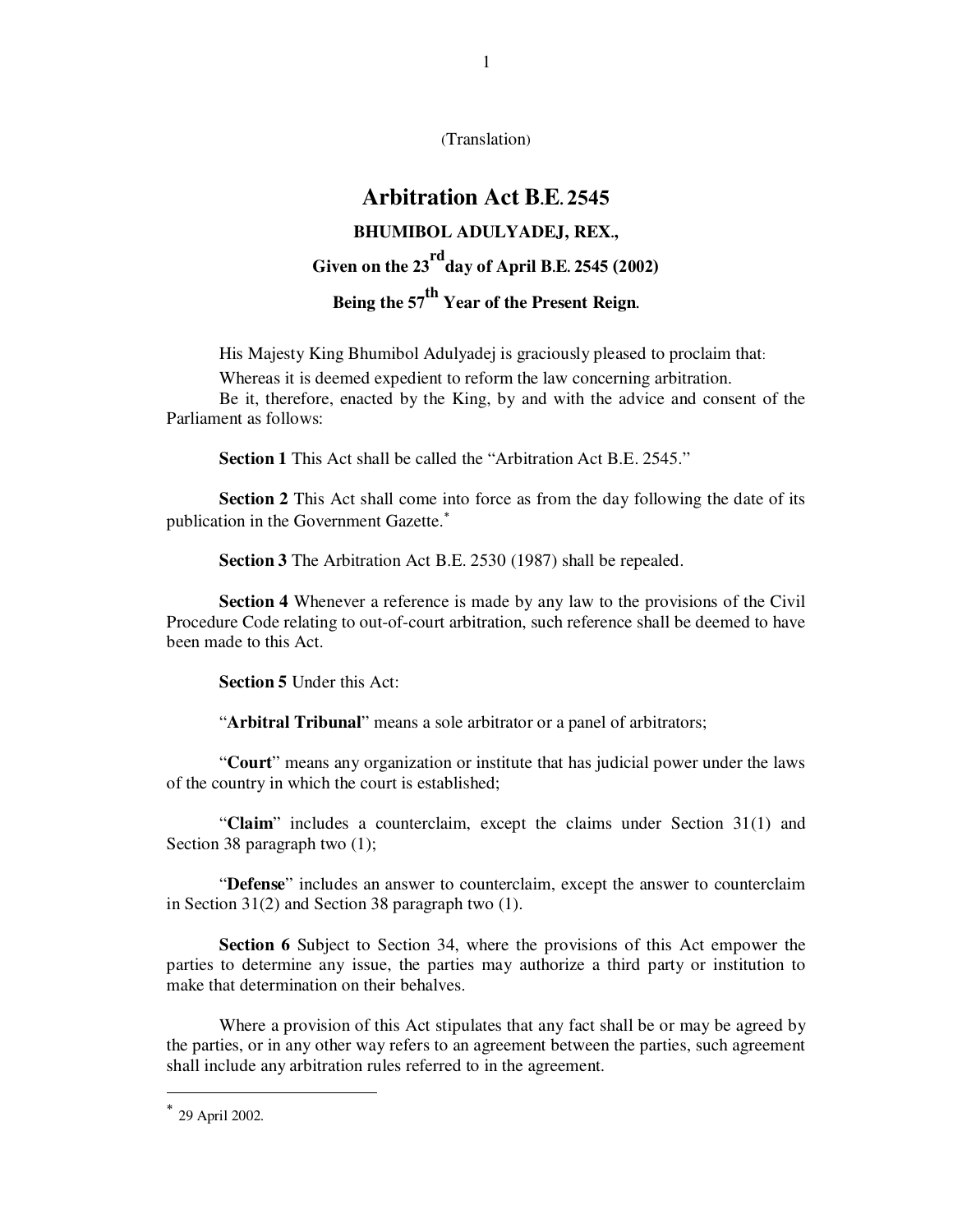**Section 7** Unless otherwise agreed by the parties, any written communication sent under this Act is deemed to have been received by the addressee if it is delivered to the addressee personally or if it is delivered at his place of business, habitual residence or mailing address as specified therein; or if none of these can be found after making a reasonable inquiry, a written communication is deemed to have been received if it is sent to the addressee's last-known place of business address, habitual residence or mailing address by a registered letter or certified registered case of domestic mail, or sent by any other means which provides a record of the attempt to deliver it.

 The provisions of this Section do not apply to the service of documents court proceedings.

**Section 8** In the event that any party who knows that any provision of this Act from which the parties may delegate or any requirement under the arbitration agreement has not been complied with, if that party still proceeds with the arbitration without stating his objection to the other non-complying party within a reasonable period of time or, within a time-limit provided thereof, it shall be deemed that the party have waived his right to object.

**Section 9** The competent court under this Act shall be the Central Intellectual Property and International Trade Court, or the regional intellectual property and international trade court, or a court where the arbitral proceedings are conducted, or a court in which either party is domiciled, or a court which has jurisdiction over the dispute submitted to arbitration, as the case may be.

**Section 10** The Minister of Justice shall take charge of this Act.

## **CHAPTER 1 Arbitration Agreement**

**Section 11** Arbitration agreement means an agreement by the parties to submit to arbitration all or certain disputes which have arisen or which may arise between them in respect of a defined legal relationship, whether contractual or not. An arbitration agreement may be in the form of an arbitration clause in a contract or in the form of a separate agreement.

 The arbitration agreement shall be in writhing and signed by the parties. An arbitration clause constitutes an arbitration agreement if it is contained in an exchange between the parties by means of letters, facsimiles, telegrams, telex, data interchange with electronic signature, or other means which provide a record of the agreements, or in an exchange of statement of claim and defense in which the existence of an agreement is alleged by one party and not denied by the other.

 The references in a contract evidenced in writing to any document containing an arbitration clause constitutes an arbitration agreement, provided that the reference is such as to make that clause part of the contract.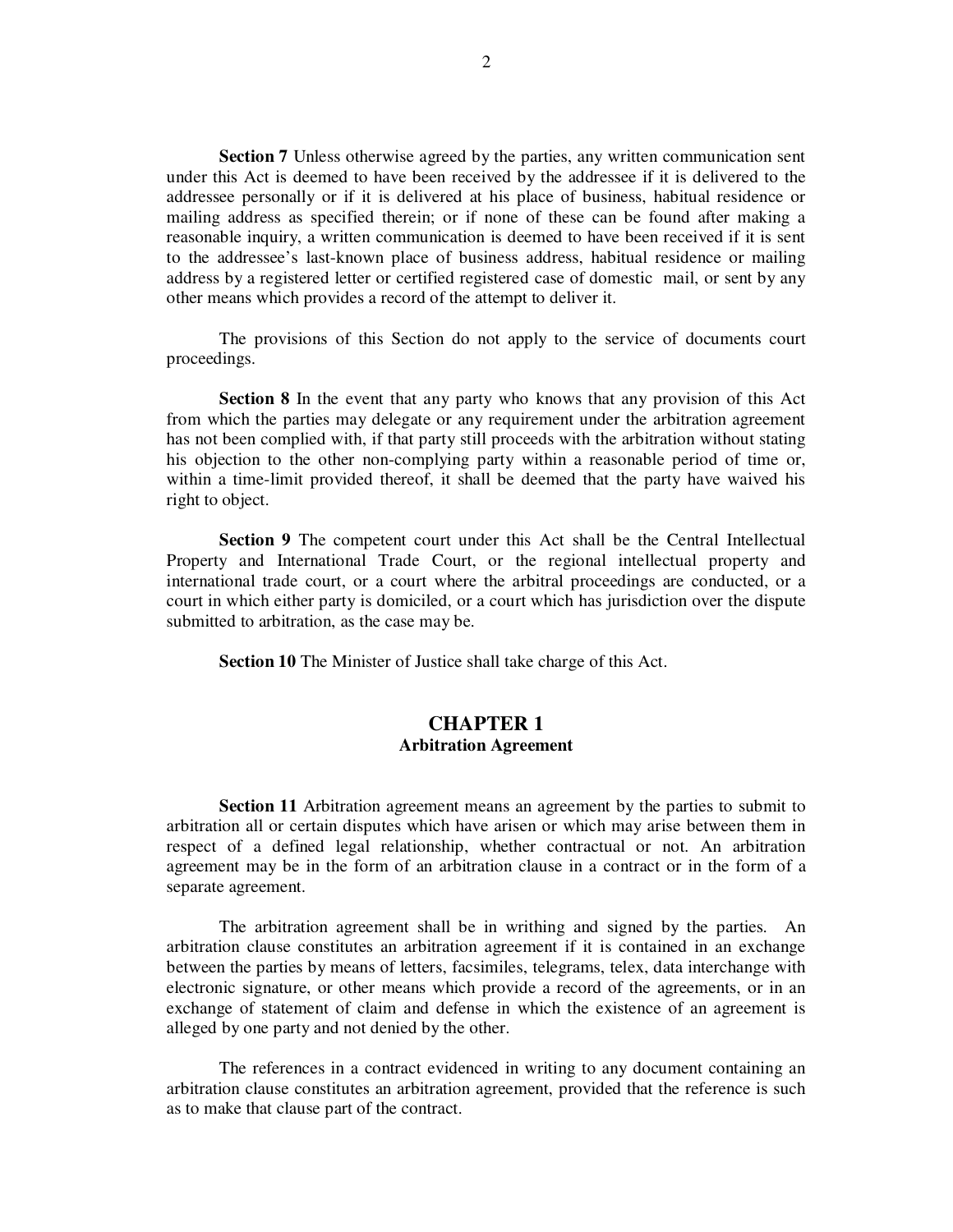**Section 12** The validity of the arbitration agreement and the appointment of arbitrator shall not be prejudiced, even if any party thereto is dead, or ceases to be a juristic person, or against whom a final receiving order has been issued against his property, or has been adjudged incompetent or quasi-incompetent.

**Section 13** When there is a transfer of any claim or liability, the transferee shall be bound by the arbitration agreement concerning such claim or liability.

**Section 14** In case where any party to the arbitration agreement commences any legal proceedings in court against the other party thereto in respect of any dispute which is the subject of the arbitration agreement, the party against whom the legal proceedings are commenced may file with the competent court, no later than the date of filing the statement of defense or within the period for filing the statement of defense in accordance with the law, a motion requesting the court to issue an order striking the case, so that the parties may proceed with the arbitral proceedings. Upon the court having completed the inquiry and found that there are no grounds for rendering the arbitration agreement void or unenforceable or impossible to perform, the court shall issue an order striking the case.

 While the motion filed in accordance with paragraph one is pending before the court, either party may commence the arbitral proceedings, or the arbitral tribunal may continue the proceedings and render an award on the dispute.

**Section 15** In any contract made between a government agency and a private enterprise, regardless of whether it is an administrative contract or not, the parties may agree to settle any dispute by arbitration. Such arbitration agreement shall bind the parties.

**Section 16** A party to an arbitration agreement may file a motion requesting the competent court to issue an order imposing provisional measures to protect his interest before or during the arbitral proceedings. If the court views that had such proceedings been conducted in court, the court would have been able to issue such order, the court may proceed as requested. The provisions governing provisional measures under the Civil Procedure Code shall apply *mutatis mutandis*.

 Where the court issues an order at the party's request pursuant to paragraph one, if the party filing the motion fails to carry out the arbitral proceedings within thirty days from the date of the court's order or within the period prescribed by the court, that order shall be deemed cancelled upon the expiration of such period of time.

## **CHAPTER 2 Arbitral Tribunal**

**Section 17** The arbitral tribunal shall be composed of an uneven number of arbitrators.

 If the parties have agreed on an even number, the arbitrators shall jointly appoint an additional arbitrator who shall act as the chairman of the arbitral tribunal. The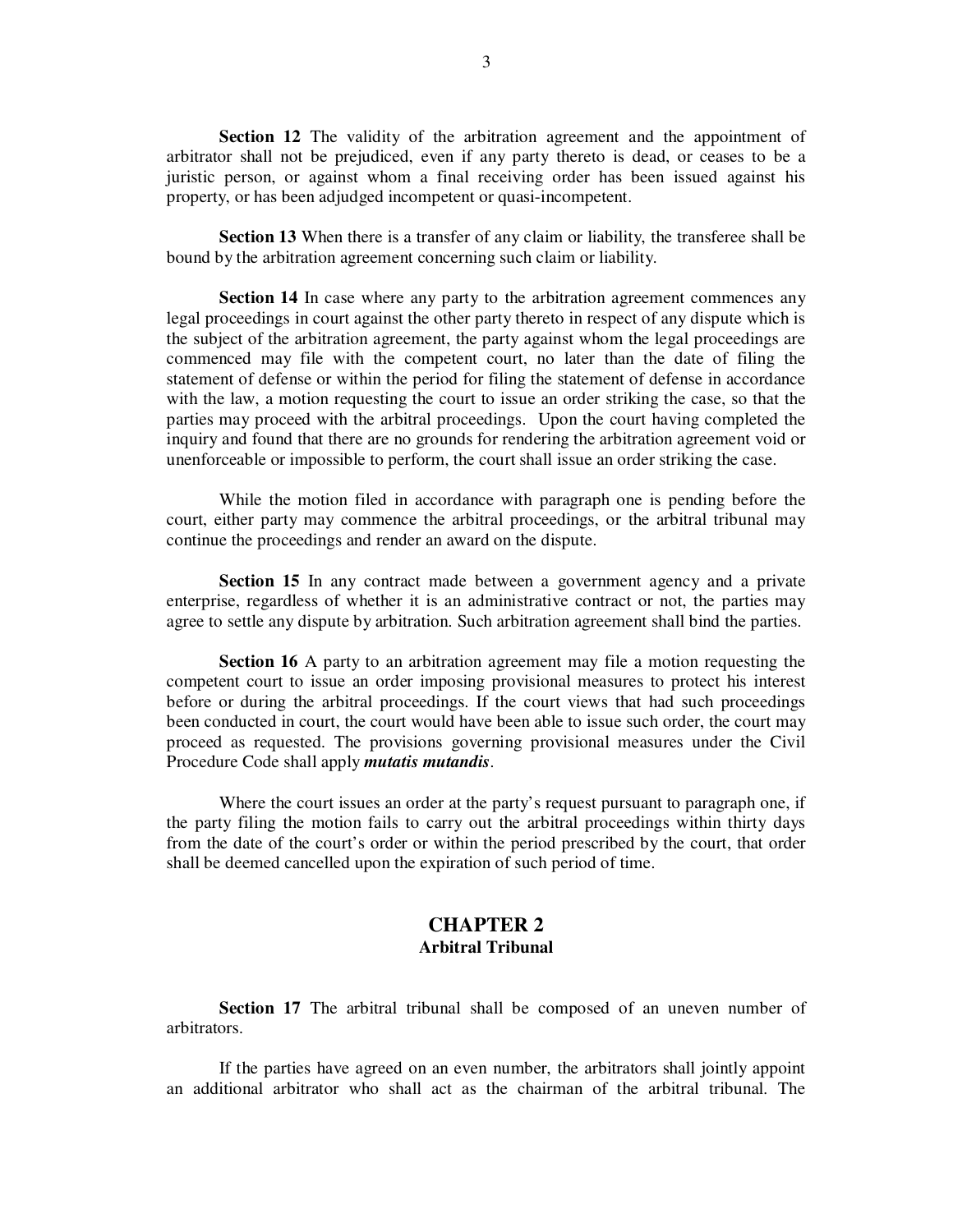procedure of appointing the chairman shall be in accordance with Section 18 paragraph one (2).

 If the parties fail to reach an agreement on the number of arbitrators, a sole arbitrator shall be appointed.

 **Section 18** Unless otherwise agreed upon by the parties, the procedure for appointment of the arbitral tribunal shall be as follows:

 (1) Where the arbitral tribunal shall be a sole arbitrator, if the parties are unable to agree on the arbitrator, either party may file a motion with the competent court requesting an appointment of the arbitrator.

 (2) Where the arbitral tribunal shall consist of more than one arbitrator, each party shall appoint an equal number of arbitrators; and the appointed arbitrators shall appoint an additional arbitrator. If either party fails to appoint the arbitrator within thirty days after receipt of the notification from the other party or if the party appointed arbitrators are unable to jointly appoint the chairman of the arbitral tribunal within thirty days from the date of their appointment, either party may file a motion with the competent court requesting an order appointing the arbitrator or the chairman of the arbitral tribunal.

 If, pursuant to the appointment procedures under paragraph one, no other procedures for successful appointment of arbitrators are provided, either party may file a motion with the competent court to appoint the arbitrator as it deems appropriate in the following cases:

(1) A party fails to act as required under such procedure;

 (2) The parties, or the party appointed arbitrators, are unable to reach an agreement expected of them under such procedure; or

 (3) A third party, including an institution, fails to perform any function entrusted to it under such procedure.

 **Section 19** An arbitrator shall be impartial, independent and possess the qualifications prescribed in the arbitration agreement; or if the parties agree to submit the dispute to an institution established for the purpose of administrating arbitration, the arbitrator shall have the qualifications prescribed by the institute.

 A prospective arbitrator shall disclose any circumstances likely to give rise to justifiable doubts as to his impartiality or independence. An arbitrator, from the time of his appointment and throughout the arbitral proceedings, shall without delay disclose any such circumstances to the parties unless they have already been informed of them by him.

 An arbitrator may be challenged if circumstances exist that give rise to justifiable doubts as to his impartiality or independence, or if he does not possess qualifications agreed to by the parties. No party shall challenge the arbitrator whom he has appointed or in whose appointment he has participated, except where the said party did not become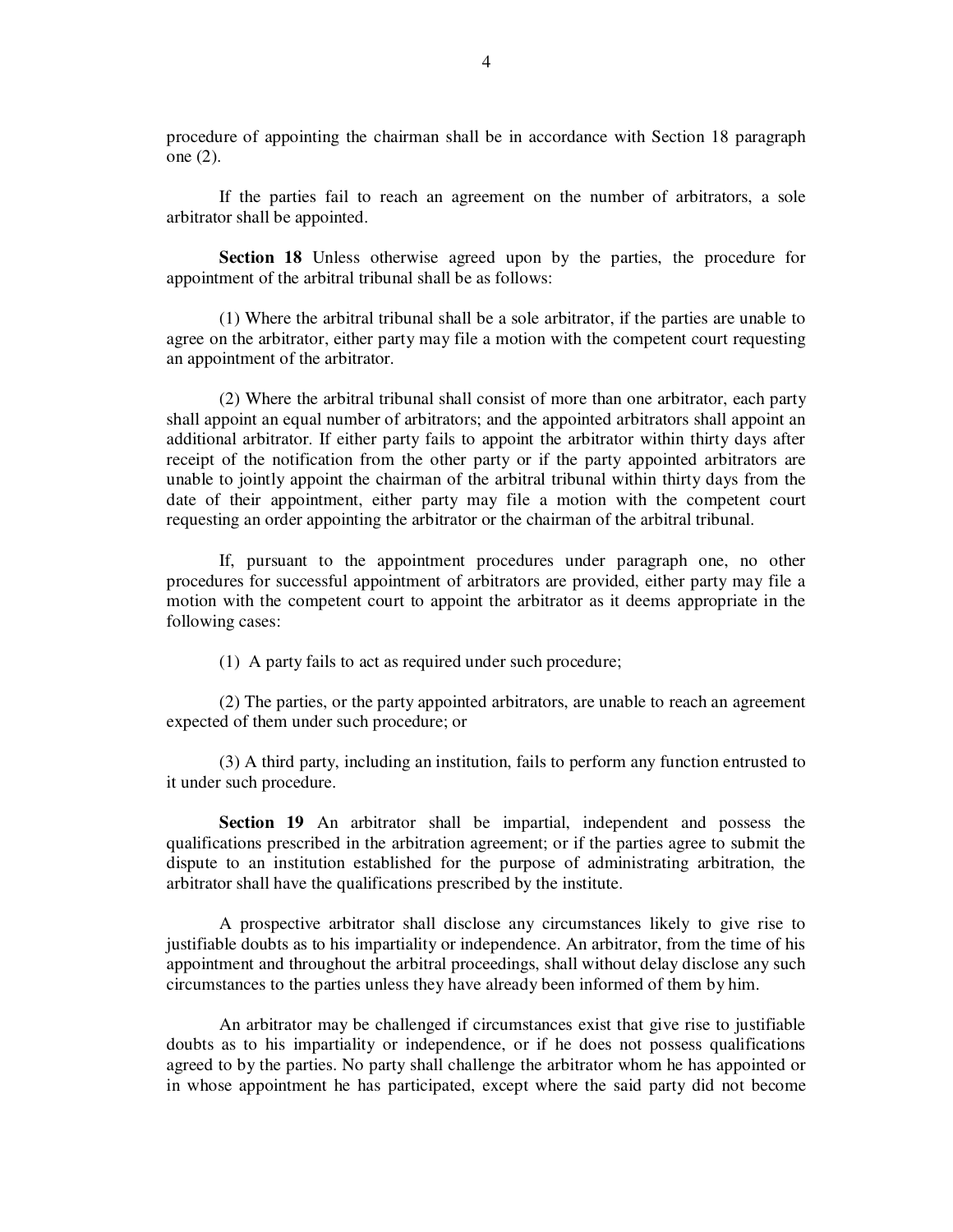aware of or could not have become aware of the grounds for challenge at the time of his appointment.

 **Section 20** Unless otherwise agreed by the parties, a party who intends to challenge an arbitrator shall, within fifteen days after becoming aware of the appointment of the arbitrator or of the fact stipulates in Section 19 paragraph three, file a statement stating the grounds of the challenge with the arbitral tribunal. Unless the challenged arbitrator withdraws from his office or the other party agrees to the challenge, the arbitral tribunal shall decide on the challenge.

 If a challenge under any procedure agreed upon by the parties or under paragraph one is unsuccessful, the challenging party may request the competent court to decide on the challenge, within thirty days after having received notice of the decision rejecting the challenge, or the date of knowing of the appointment of the arbitrator or the date of knowing of the facts as provided in Section 19 paragraph three, as the case may be. After examination of the challenge, the court shall issue an order accepting or dismissing the challenge. Unless the court orders otherwise, while such request is pending, the arbitral tribunal, including the challenged arbitrator, may continue the arbitral proceedings and make an award.

 Where necessary, the arbitral tribunal may extend the period for the challenge of arbitrator under paragraph one by not more than fifteen days.

 **Section 21** An arbitrator ceases office upon death.

 If any person who will be or has been appointed as an arbitrator is unable to perform his duties, whether by refusing to accept his appointment, being subject to an absolute receivership, being adjudicated incompetent or quasi-incompetent, or failing to perform his duties within a reasonable time for other causes, he shall cease to be an arbitrator upon his withdrawal or by mutual agreement between the parties. However, if there is a disagreement as to such causes, either party may, by motion, request the competent court to decide on the termination of the arbitrator's status as such.

 Subject to the provisions of paragraph two or Section 20 paragraph one, the fact that an arbitrator withdraws from his office or that the parties mutually agree on the termination of the status of an arbitrator does not constitute an acceptance of the cause referred to in paragraph two or Section 19 paragraph three.

 **Section 22** Where the mandate of an arbitrator terminates under Sections 20 or 21 or because of his withdrawal from office, or because of the revocation of his mandate by agreement of the parties or in any other cases of termination of his mandate, a substitute arbitrator shall be appointed according to the rules that were applicable to the appointment of the arbitrator being replaced.

**Section 23** An arbitrator shall not be liable for any civil liabilities on any act performed in the course of his duty as an arbitrator, unless it is performed willfully or with gross negligence causing damage to either party.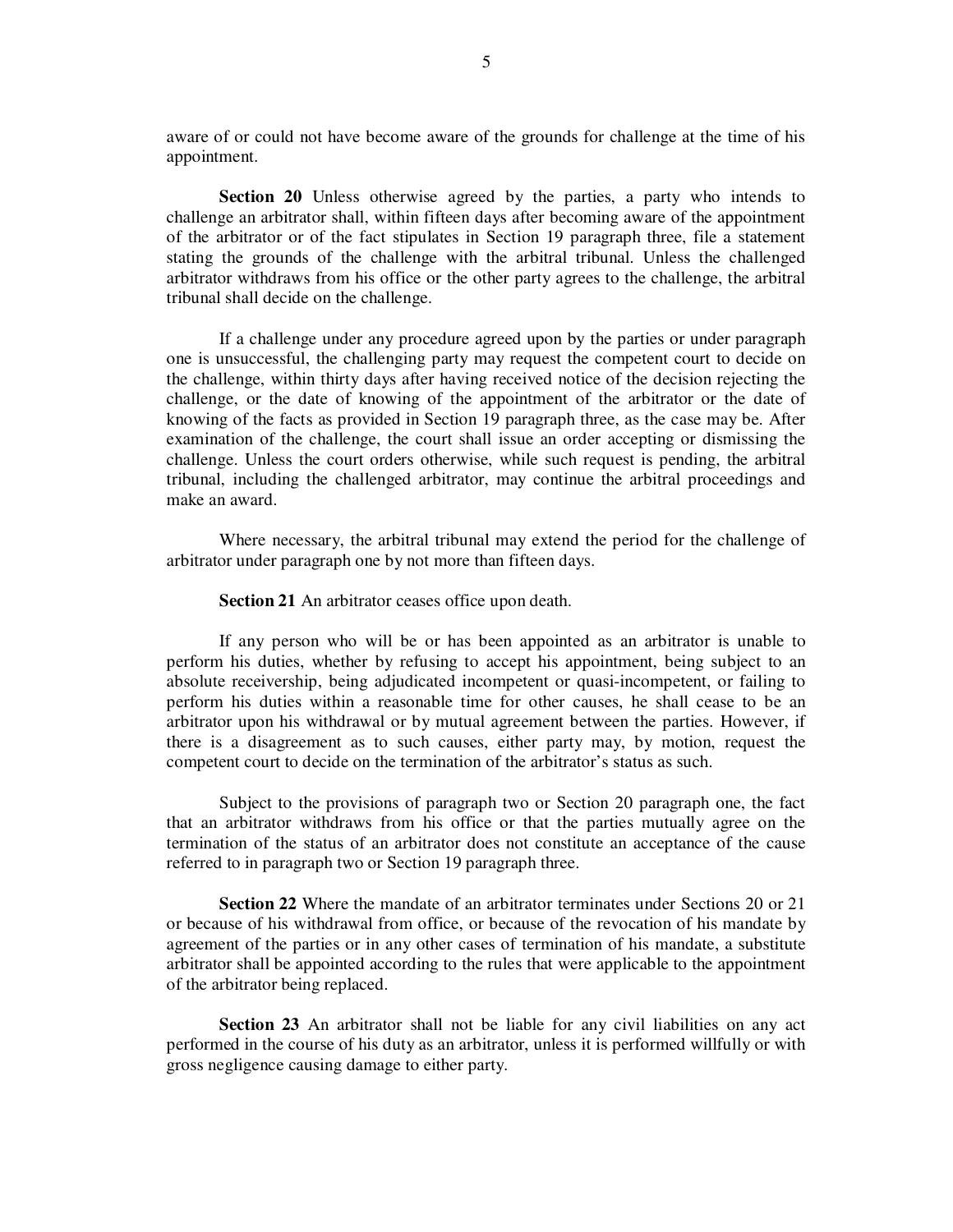Any arbitrator wrongfully demanding, accepting or agreeing to accept an asset or any other benefit for himself or anyone else for doing or omitting to do any act in his duties shall be subjected to imprisonment for not more than ten years or a fine not exceeding one hundred thousand baht, or both.

 Whoever giving, offering or agreeing to give an asset or any other benefit to an arbitrator to induce him to do or omit to do any act or to delay an act that is contrary to his duties shall be subjected to imprisonment for not more than ten years or a fine not exceeding one hundred thousand baht, or both.

## **CHAPTER 3 Jurisdiction of Arbitral Tribunal**

**Section 24** The arbitral tribunal shall be competent to rule on its own jurisdiction, including the existence or validity of the arbitration agreement, the validity of the appointment of the arbitral tribunal, and issues of dispute falling within the scope of its authority. For that purpose, an arbitration clause, which forms part of a contract, shall be treated as an agreement independent of the main contract. A decision by the arbitral tribunal that the contract is null and void shall not affect the validity of the arbitration clause.

 The challenge as to the competence of the tribunal shall be raised no later than the date of submission of the statement of defense; the parties shall not be precluded from raising on the grounds that they appointed or participated in the appointment of the arbitrator. A plea that the arbitral tribunal is exceeding the scope of its authority shall be raised as soon as the matter occurs during the arbitral proceedings. Save where the arbitral tribunal considers that there are reasonable grounds to delay the challenge, the arbitral tribunal may allow the party to file a challenge after the fixed period of time.

 The arbitral tribunal may rule on its jurisdiction either as a preliminary question or in an award on the merits. If the arbitral tribunal rules as a preliminary question that it has jurisdiction, either party may file a motion requesting the competent court to decide the matter within thirty days after receipt of the ruling on the preliminary issue, and during the time that the motion is pending, the arbitral tribunal may continue the arbitral proceedings and render an award.

# **CHAPTER 4 Arbitral Proceedings**

 **Section 25** In the arbitral proceedings, the parties shall be treated with equality and shall be given a full opportunity of presenting their cases in accordance with the circumstances of the dispute.

 Unless otherwise agreed by the parties or provided by this Act, the arbitral tribunal shall have the power to conduct any proceedings in any manner, as it deems appropriate.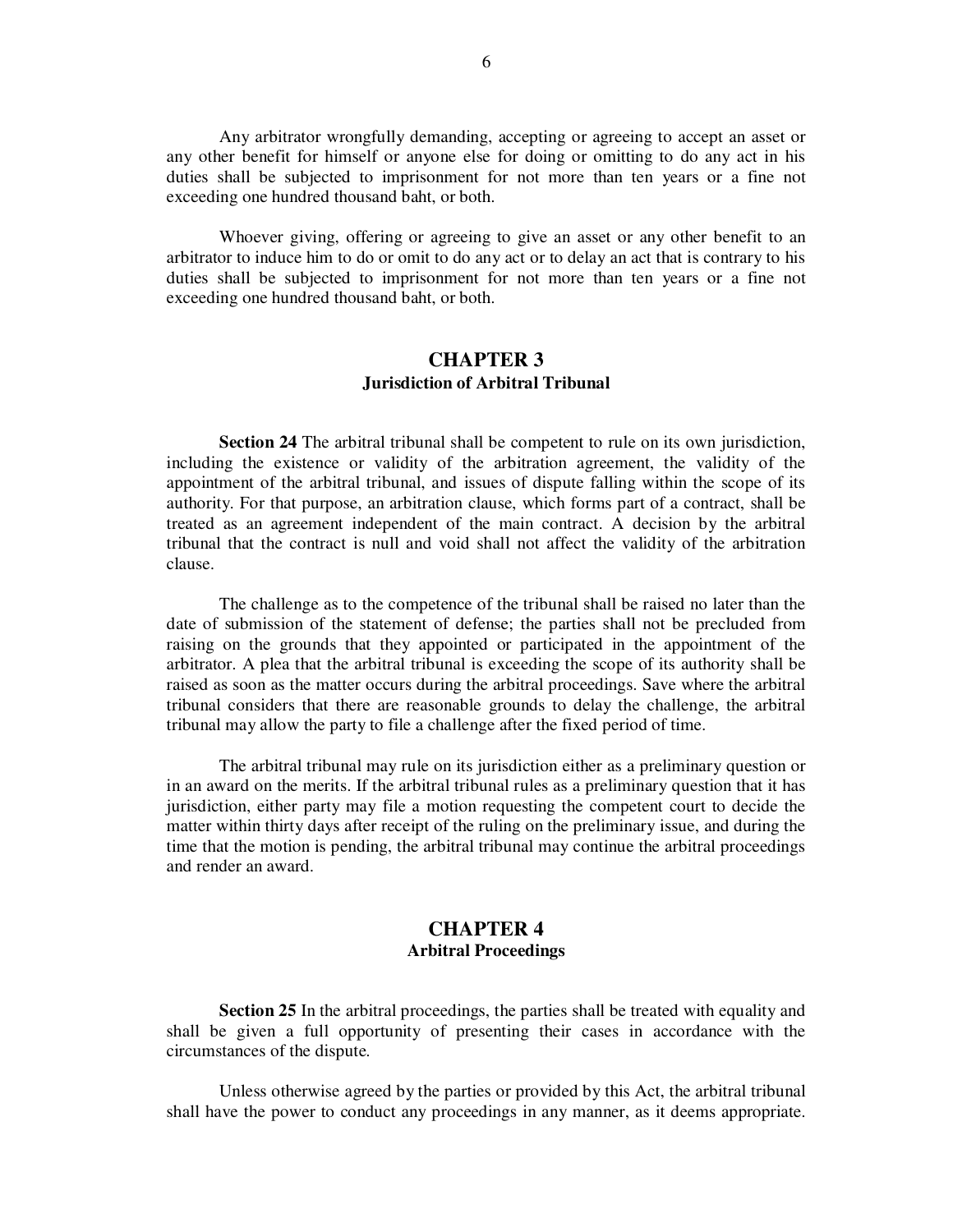The arbitral tribunal's power shall include the power to determine the admissibility and weight of the evidence.

 For the purposes of this Chapter, the arbitral tribunal shall apply the provisions on the law of evidences under the Code of Civil Procedure to the proceedings *mutatis mutandis.*

**Section 26** The parties are free to agree on the place of arbitration. Failing such agreement, the place of arbitration shall be determined by the arbitral tribunal having regard to the circumstances of the case, including the convenience of the parties.

 The arbitral tribunal may, unless otherwise agreed by the parties, meet at any place it considers appropriate for consultation among its members, hearing of witnesses including experts witnesses or the parties, for inspection of materials, places or documents.

**Section 27** For settlement of dispute by arbitration, it shall be deemed that a dispute is submitted to arbitration under Section 193/14 (4) of the Civil and Commercial Code and the arbitral proceedings have commenced in one of the following circumstances:

 (1) When a party receives a letter from the other party, requesting that the dispute be settled by arbitration;

 (2) When a party notifies the other party in writing to appoint an arbitrator or to approve the appointment of an arbitrator;

 (3) When a party send a written notice of the disputed issues to the arbitral tribunal designated in the arbitration agreement;

 (4) When either party submits the dispute to an agreed arbitration institution established for settlement of disputes by arbitration as has been agreed upon.

 **Section 28** The parties are free to agree on the language or languages to be used in the arbitral proceedings. Failing such agreement, the arbitral tribunal shall determine the language or languages to be used in the proceedings. This agreement or determination, unless otherwise specified therein, shall apply to any statement of claim, statement of defense, any written statement by a party, any hearing, and any award, decision or other communications by or to the arbitral tribunal.

 The arbitral tribunal may order that any documentary evidence shall be accompanied by a translation into language or languages agreed upon by the parties or determined by the arbitral tribunal.

 **Section 29** Unless otherwise agreed by the parties, within the period of time agreed by the parties or determined by the arbitral tribunal, the claimant shall state the facts supporting his claim, the points at issue and the relief sought, and the respondent shall state his defense in the statement of defense. The parties may submit the relevant documents or list of evidence describing the documents or other evidence that they purport to adduce.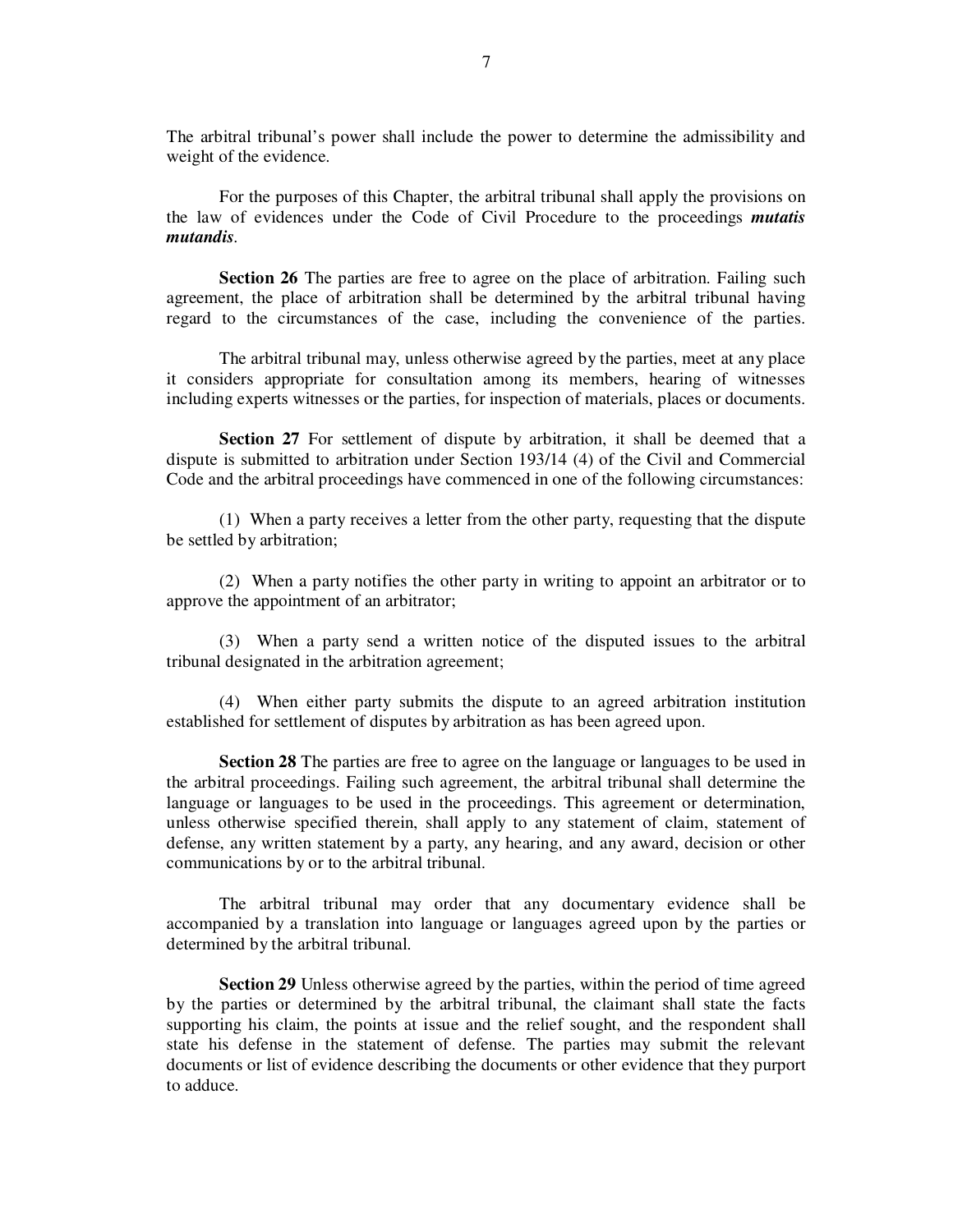Unless otherwise agreed by the parties, either party may amend or supplement his claim or defense during the course of the arbitral proceedings, except the arbitral tribunal considers it inappropriate to allow such amendment having regard to the delay in making it.

**Section 30** Unless otherwise agreed by the parties, the arbitral tribunal shall decide whether to hold oral hearings for the presentation of evidence or for oral argument, or whether the proceedings shall be conducted solely on the basis of documents or other evidences.

 An arbitral tribunal shall have the power to take evidence, as provided in paragraph one, at any stage during the cause of proceedings as it thinks fit if so requested by a party, save where the parties have agreed that no evidence shall be adduced orally or in writing.

 The arbitral tribunal shall communicate to the parties a sufficient advance notice of any hearing and of any meeting of the arbitral tribunal for the purposes of inspection of materials, places or documents.

 All statement of claim, statement of defense, statement of request, documents or any other information supplied to the arbitral tribunal by one party shall be communicated to the other party. Any report of expert witness or documentary evidence on which the arbitral tribunal may rely in making its decision shall also be communicated to the parties.

**Section 31** Unless otherwise agreed by the parties, the arbitral tribunal shall proceed as follows:

 (1) Terminate the proceedings if the claimant fails to communicate his statement of claim in accordance with Section 29 paragraph one;

 (2) Continue the proceedings without treating such failure in itself as an admission of the claimant's allegations, if the respondent fails to communicate his statement of defense in accordance with Section 29 paragraph one;

 (3) Continue the proceedings and make the award on the evidence before it if any party fails to appear at a hearing or to produce documentary evidence.

 The arbitral tribunal shall have the power to carry out any examination as it considers appropriate before proceeding in accordance with paragraph one, including reasons for the respondent's failure to file the statement of defense or failure to appear, as the case may be.

**Section 32** Unless otherwise agreed by the parties, the arbitral tribunal may proceed as follows:

 (1) Appoint one or more experts to report to it on specific issues to be determined by the arbitral tribunal;

 (2) Require a party to give the expert any relevant information or to produce, or to provide access to, any relevant documents, materials or places for his inspection.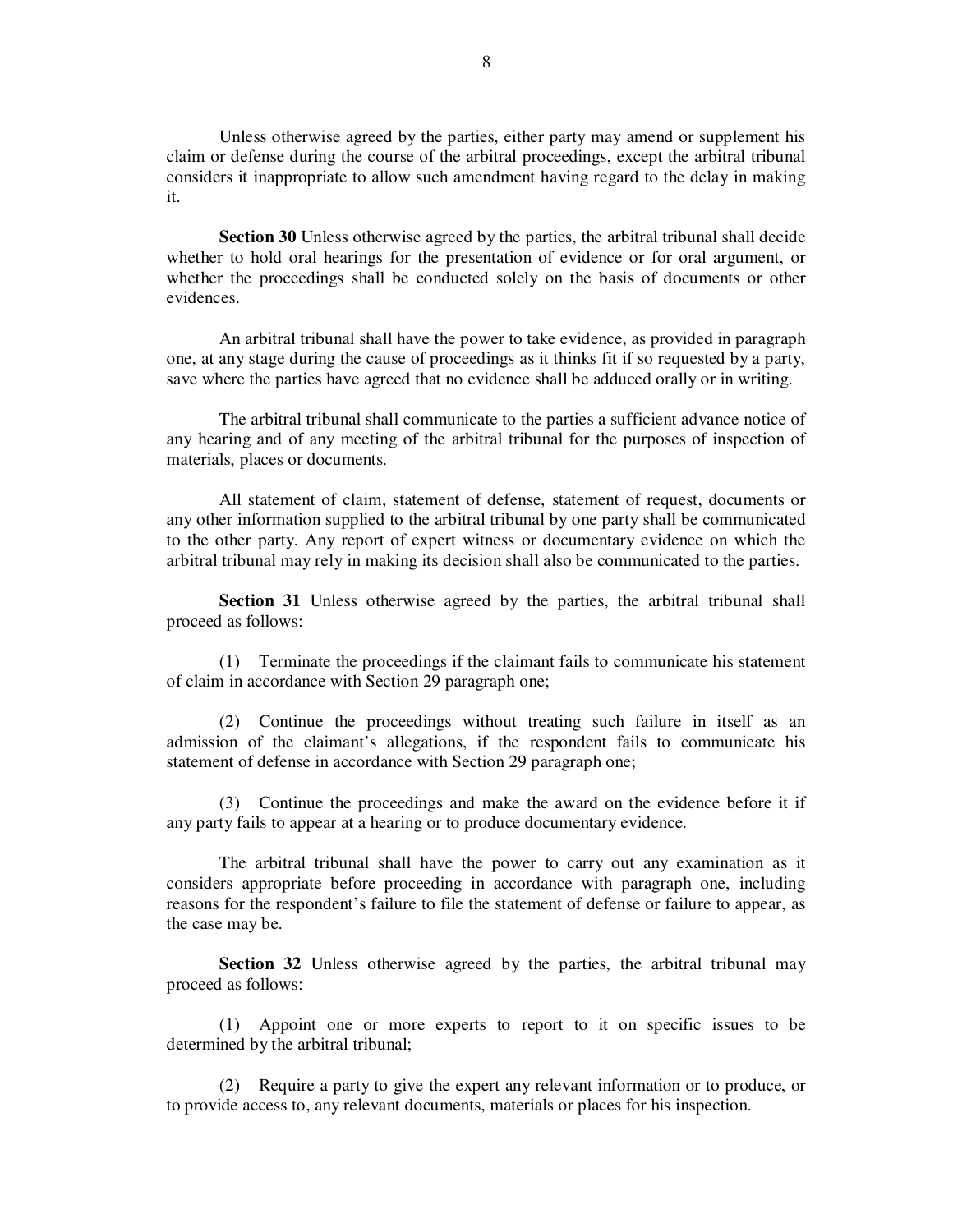Unless otherwise agreed by the parties, if a party so requests or if the arbitral tribunal considers it necessary, the expert shall, after delivery of his written or oral report, participate in a hearing in order that the parties may have an opportunity to ask questions or to present his own expert witnesses.

 **Section 33** The arbitral tribunal, an arbitrator or a party may, with the consent of the majority of the arbitral tribunal, request from a competent court to issue a subpoena or an order for submission of any documents or materials.

 If the court is of the opinion that such proceedings could have been carried out by the court if a legal action were brought, it shall proceed in accordance with the motion, provided that the provisions of the Civil Procedure Code in the part relating to such proceedings shall apply *mutatis mutandis.* 

## **CHAPTER 5 Award and Termination of Proceedings**

**Section 34** The arbitral tribunal shall decide the dispute in accordance with the governing law chosen by the parties. Any designation of law or legal system of a country shall be construed, unless otherwise expressed, as directly referring to the substantive law of the country and not to its conflict of laws rules.

 Failing any designation by the parties, the arbitral tribunal shall decide the dispute in accordance with Thai laws, save where there is a conflict of laws, the arbitral tribunal shall apply the law determinated by the principle of conflict of laws it considers appropriate.

 The parties may expressly stipulate that the arbitral tribunal shall determine the dispute *ex aequo et bono*.

 The arbitral tribunal shall decide in accordance with the terms of the contract and shall take into account the trade usage applicable to the transaction.

**Section 35** Unless otherwise agreed by the parties, any awards, orders and rulings of the arbitral tribunal shall be made by a majority of vote. If a majority of votes cannot be obtained, the chairman of the arbitral tribunal shall solely issue an award, an order or a ruling.

 The questions of procedure shall be decided by the chairman of the arbitral tribunal if so authorized by the parties or all members of the arbitral tribunal.

 **Section 36** If, during the arbitral proceedings, the parties can settle the dispute, the arbitral tribunal shall terminate the proceedings. If requested by the parties and the arbitral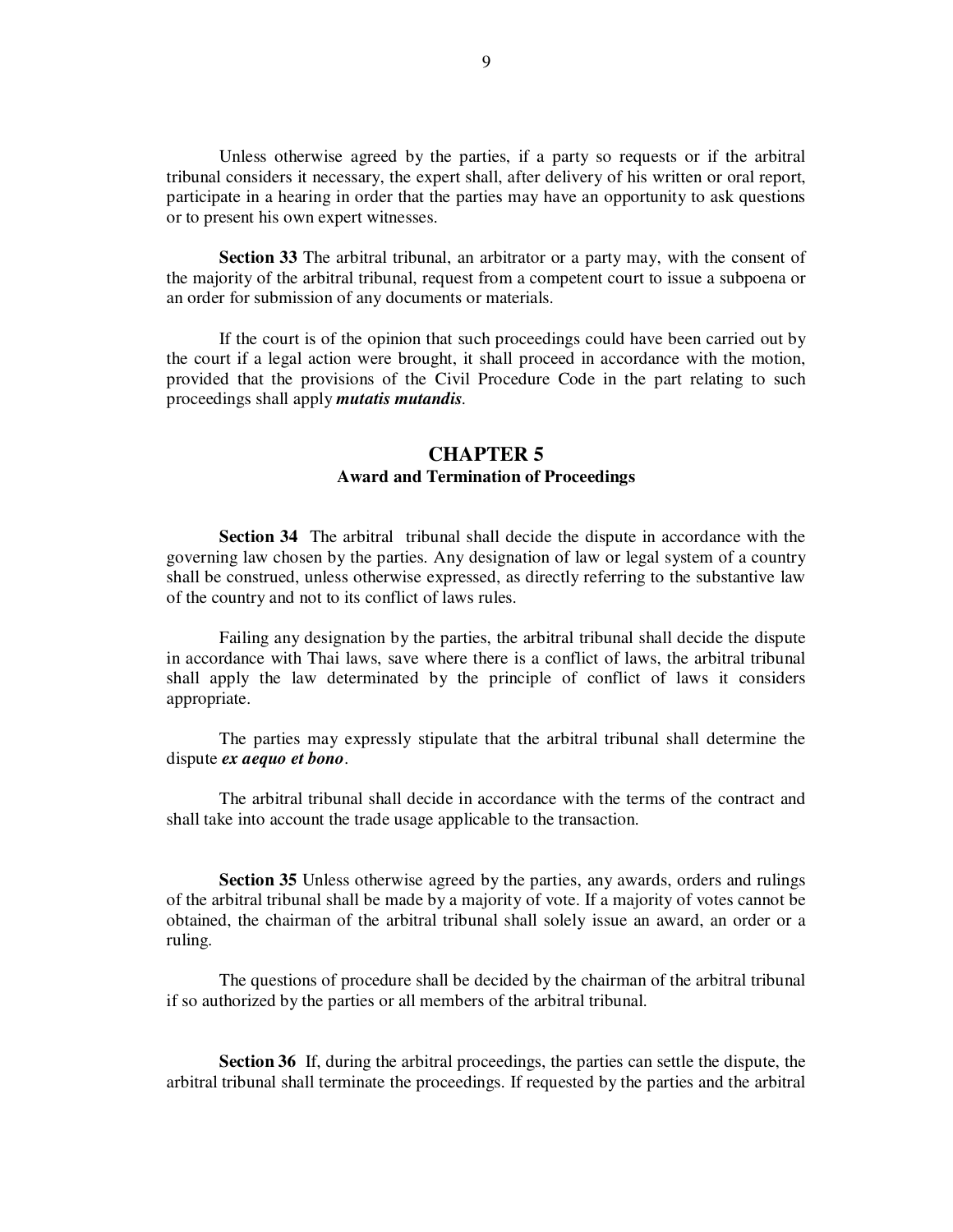tribunal considers that such settlement is not contrary to the law, the arbitral tribunal shall render an award accordingly.

 An award on the agreed terms shall be made in accordance with Section 37 and such award shall enjoy the same status and effect as the award on the merits.

 **Section 37** The award shall be made in writing and signed by members of the arbitral tribunal. In the arbitral proceedings with more than one arbitrator, the signatures of the majority shall suffice, provided that the reason for the omission of signature is stated.

 Unless otherwise agreed by the parties, the award shall clearly state the reasons for making such decisions. However, it shall not prescribe or decide on any matters falling beyond the scope of the arbitration agreement or the relief sought by the parties, except an award rendered in accordance with the settlement agreement under Section 36, or the fixing of arbitration fees, expenses or remunerations of the arbitrator under Section 46.

 The award shall state the date and place of arbitration in accordance with Section 26 paragraph one. The award shall be deemed to make at that place.

 After the award is made, the arbitral tribunal shall send a copy of the award to all parties.

**Section 38** The arbitral proceedings are terminated by the final award or by an order of the arbitral tribunal in accordance with paragraph two.

 The arbitral tribunal shall issue an order for the termination of the arbitral proceedings when:

 (1) The claimant withdraws his claim, unless the respondent objects thereto and the arbitral tribunal recognizes a legitimate interest on his part in obtaining a final settlement of the dispute;

(2) The parties agree on the termination of the proceedings;

 (3) The arbitral tribunal finds that the continuation of the proceedings has for any reason become unnecessary or impossible.

 Subject to the provisions of Sections 39 and 40 paragraph four, the mandate of the arbitral tribunal terminates with the termination of the arbitral proceedings.

 **Section 39** Unless otherwise agreed by the party, within thirty days of receipt of the award:

 (1) A party may file a motion requesting the arbitral tribunal to correct any error in computation, any clerical or typographical errors or any insignificant error in the award, provided that a copy of the motion be submitted to the other party for information; or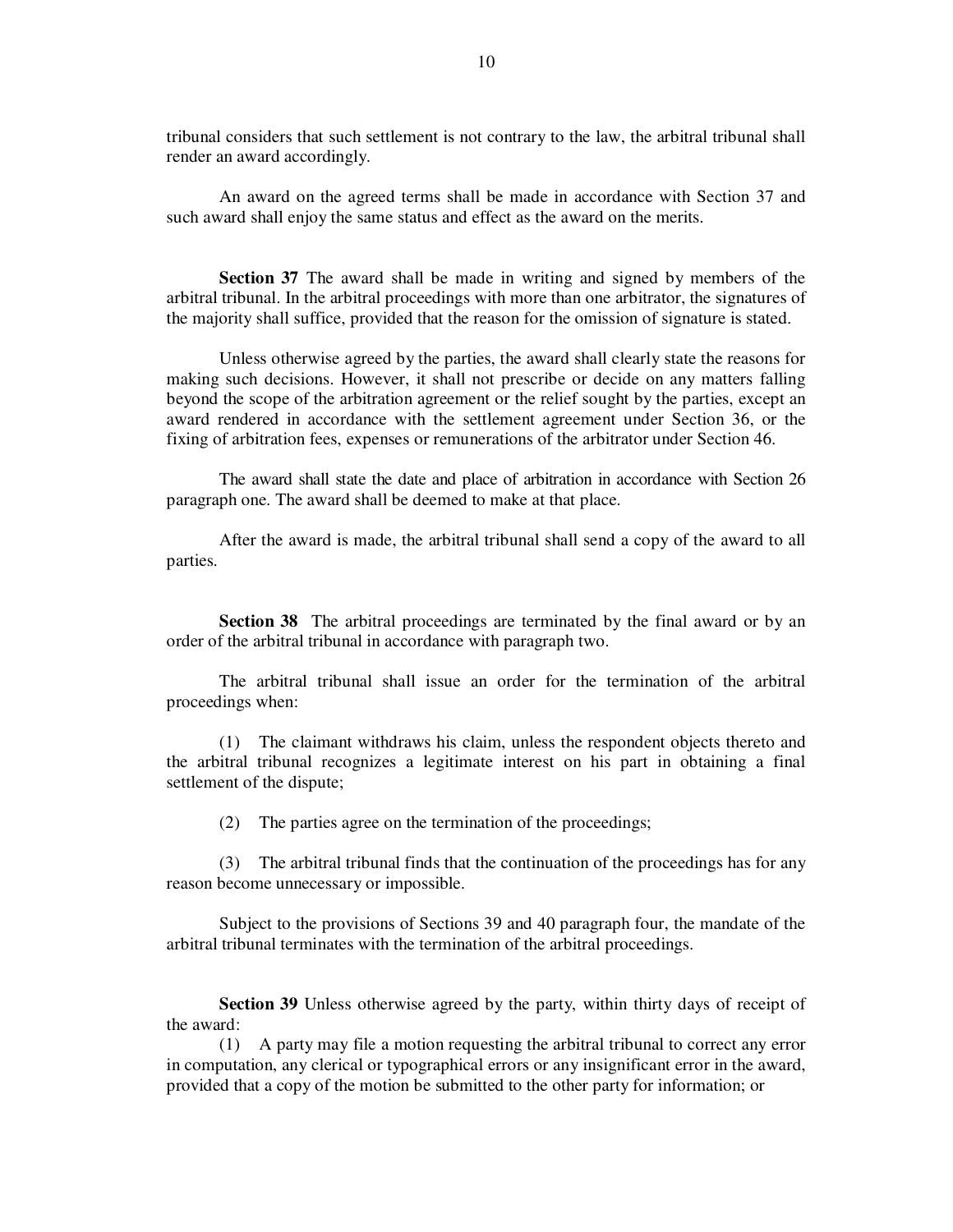(2) If so agreed by the parties, a party may file a motion with the arbitral tribunal to give an interpretation or explanation of a specific point or part of the award. A copy of the said request shall be submitted to other party.

If the arbitral tribunal considers the motion referred to in  $(1)$  and  $(2)$  of this Section is justified, it shall make the correction or give the interpretation within thirty days of receipt of the motion. The interpretation or explanation shall form part of the award.

 The arbitral tribunal may correct any error or mistake referred to in (1) of this Section on its own initiative within thirty days of the date of the award.

 Unless otherwise agreed by the parties, a party, with notice to the other party, may file a motion with, within thirty days of receipt of the award, the arbitral tribunal to make an additional award as to claims presented in the arbitral proceedings omitted from the award. If the arbitral tribunal considers the motion is justified, it shall make the additional award within sixty days of receipt of the motion.

 The arbitral tribunal may extend, if necessary, the period of time within which it shall make a correction, interpretation, explanation or an additional award under paragraphs two and four of this Section.

 The provisions of Section 37 shall be applied to the correction, interpretation, and explanation of the award. They shall also apply to an additional award.

#### **CHAPTER 6 Challenge of Award**

 **Section 40** Challenge of an arbitral award may be made a motion for setting aside to the competent court in accordance with this Section.

 Within ninety days after receipt of a copy of the award or after the correction or interpretation or the making of an additional award, a party may file a motion for setting aside of the award with the competent court.

The court shall set aside the arbitral award in the following cases:

(1) The party filing the motion can furnish proof that:

 (a) A party to the arbitration agreement was under some incapacity under the law applicable to that party;

 (b) The arbitration agreement is not binding under the law of the country agreed to by the parties, or failing any indication thereon, under the law of Thailand;

 (c) The party making the application was not given proper advance notice of the appointment of the arbitral tribunal or of the arbitral proceedings or was otherwise unable to defend the case in the arbitral proceedings;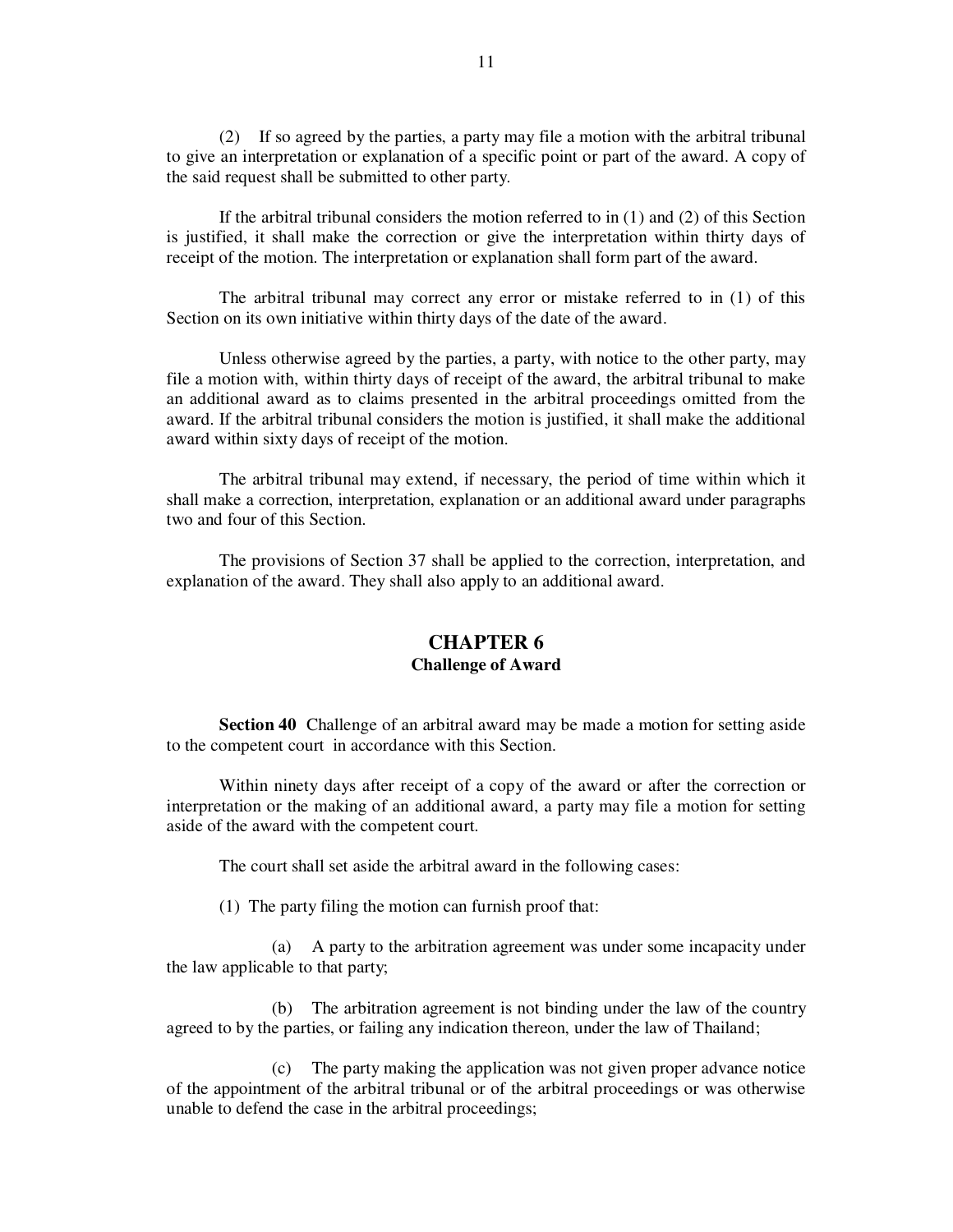(d) The award deals with a dispute not within the scope of the arbitration agreement or contains a decision on matter beyond the scope of the arbitration agreement. However, if the award on the matter which is beyond the scope thereof can be separated from the part that is within the scope of arbitration agreement, the court may set aside only the part that is beyond the scope of arbitration agreement or clause; or

 (e) The composition of the arbitral tribunal or the arbitral proceedings was not in accordance with the agreement of the parties or, unless otherwise agreed by the parties, in accordance with this Act.

(2) Where the court finds that:

 (a) The award deals with a dispute not capable of settlement by arbitration under the law; or

 (b) The recognition or enforcement of the award would be contrary to public policy.

 In considering application for setting aside an award, if a party so requests and the court considers it reasonably justified, the court may adjourn the hearing of the case as it deems fit so that the arbitral tribunal can resume the case or carry out any act as it deems fit to eliminate the grounds for setting aside.

## **CHAPTER 7 Recognition and Enforcement of Awards**

 **Section 41** Subject to Section 42, Section 43 and Section 44, an arbitral award, irrespective of the country in which it was made, shall be recognized as binding on the parties, and upon petition to the competent court, shall be enforced.

 In case where an arbitral award was made in a foreign country, the award shall be enforced by the competent court only if it is subject to an international convention, treaty, or agreement to which Thailand is a party. Such award shall be applicable only to the extent that Thailand accedes to be bound.

**Section 42** The party seeking enforcement of the arbitral award shall file an application with the competent court within three years from the day that the award is enforceable. After receipt of the application, the court shall promptly examine and give judgment accordingly.

 The applicant for enforcement of the award shall produce the following documents to the court:

- (1) Original or certified copy of the arbitral award;
- (2) Original or certified copy of the arbitration agreement;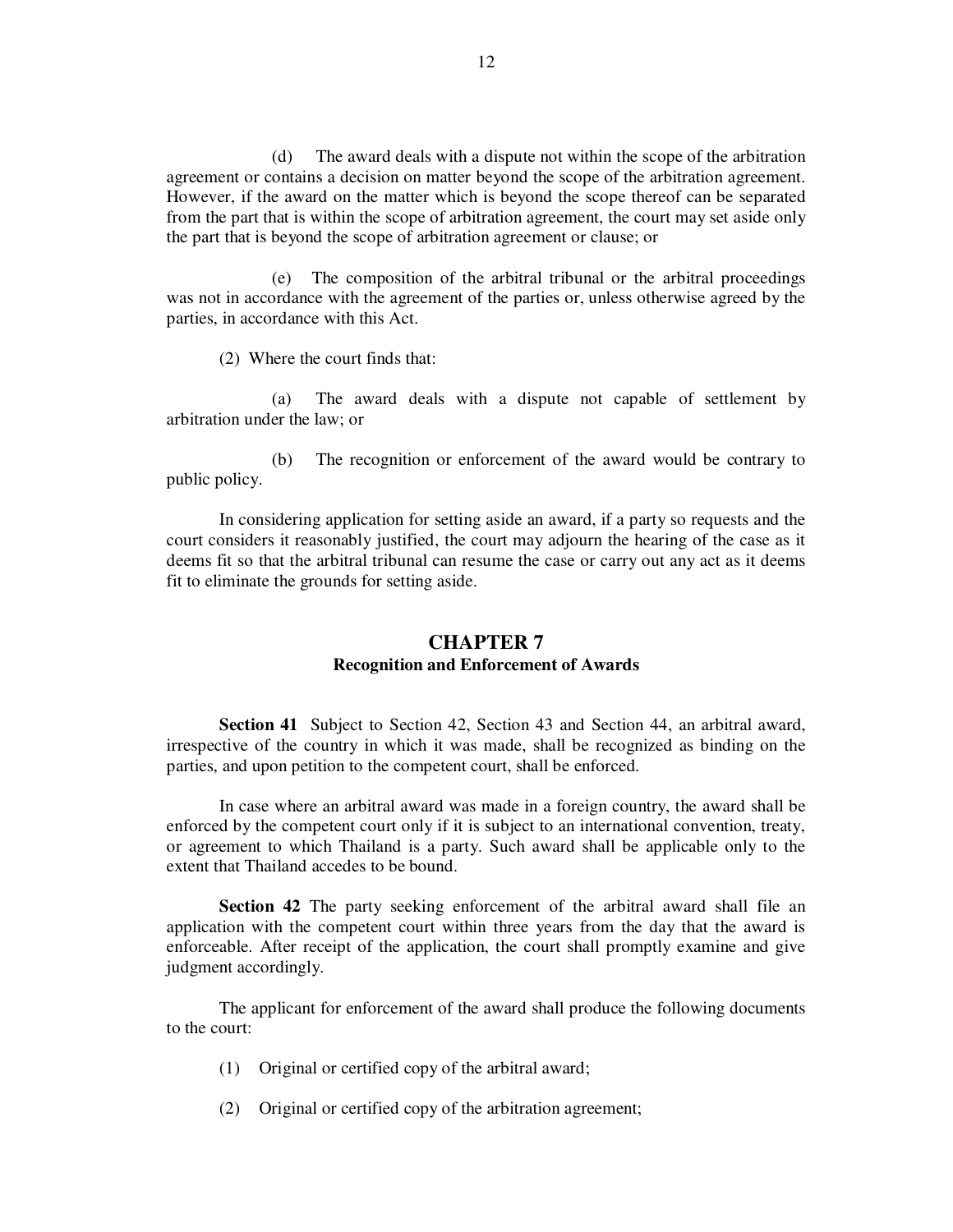(3) Thai translation of the award and of the arbitration agreement by the translator who has taken an oath or who affirmed before the court or in the presence of an official or an authorized person, or certified by an official authorized to certify translations or by a Thai envoy or consul in the country where the award or the arbitration agreement was made.

**Section 43** The court may refuse enforcement of the arbitral award, irrespective of the country in which it was made, if the person against whom the award will be enforced furnishes proof that:

 (1) A party to the arbitration agreement was under some incapacity under the law applicable to that party;

 (2) The arbitration agreement is not binding under the law of the country agreed to by the parties, or failing any indication thereon, under Thai law;

 (3) The party making the application was not given proper advance notice of the appointment of the arbitral tribunal or of the arbitral proceedings or was otherwise unable to defend the case in the arbitral proceedings;

 (4) The award deals with a disputed not falling within the scope of the arbitration agreement or contains a decision on matter beyond the scope of the arbitration agreement. However, if the award on the matter which is beyond the scope thereof can be separated from the part that is within the scope of arbitration agreement, the court may set aside only the part that is beyond the scope of arbitration agreement or clause;

 (5) The composition of the arbitral tribunal or the arbitral proceedings was not in accordance with the agreement of the parties or, if not otherwise agreed by the parties, in accordance with this Act; or

 (6) The arbitral award has not yet become binding, or has been set aside or suspended by a competent court or under the law of the country where it was made. Save where the setting aside or suspension of the award is being sought from the competent court, the court may adjourn the hearing of this case as it thinks fit; and if requested by the party making the application, the court may order the party against whom enforcement is sought to provide appropriate security.

**Section 44** The court may dismiss the application for enforcement under Section 43 if it finds that the award involves a dispute not capable of settlement by arbitration under the law or if the enforcement would be contrary to public policy.

**Section 45** No appeals shall lie against the order or judgment of the court under this Act unless:

(1) The recognition or enforcement of the award is contrary to public policy;

 (2) The order or judgment is contrary to the provisions of law concerning public policy;